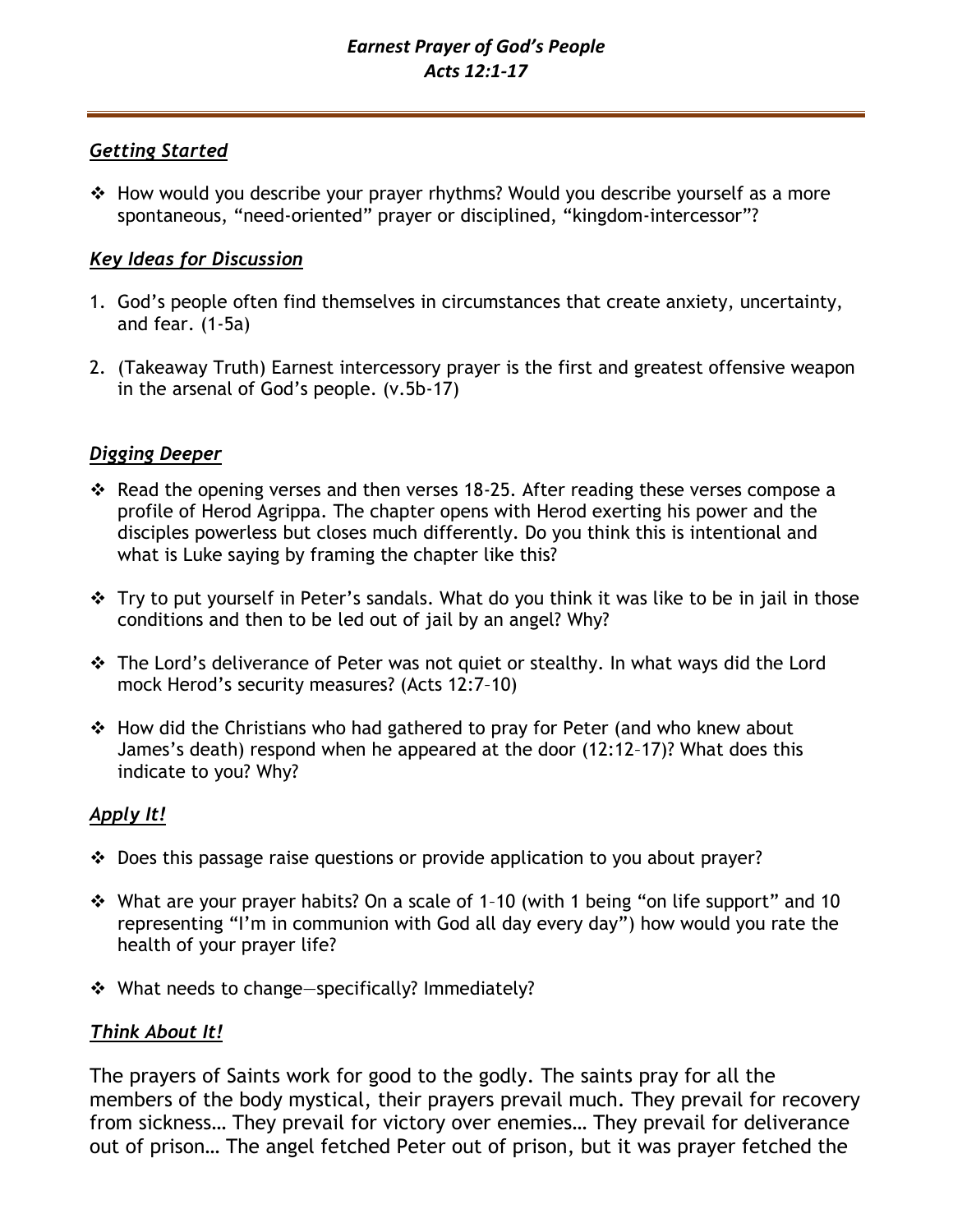## *Earnest Prayer of God's People Acts 12:1-17*

angel… Thus the prayers of the saints work for good to the body mystical. And this is no small privilege to a child of God, that he has a constant trade of prayer driven for him. (Thomas Watson, All Things for Good)

Note from Pastor Jerry: For this year's CG questions, group resources and Bible studies from John Stott (Acts Seeing the Spirit at Work), John MacArthur (MacArthur Bible Studies: Acts), Jack Hayford (Kingdom Power) and Max Lucado (Life Lessons from the Book of Acts) are used in addition to original material.